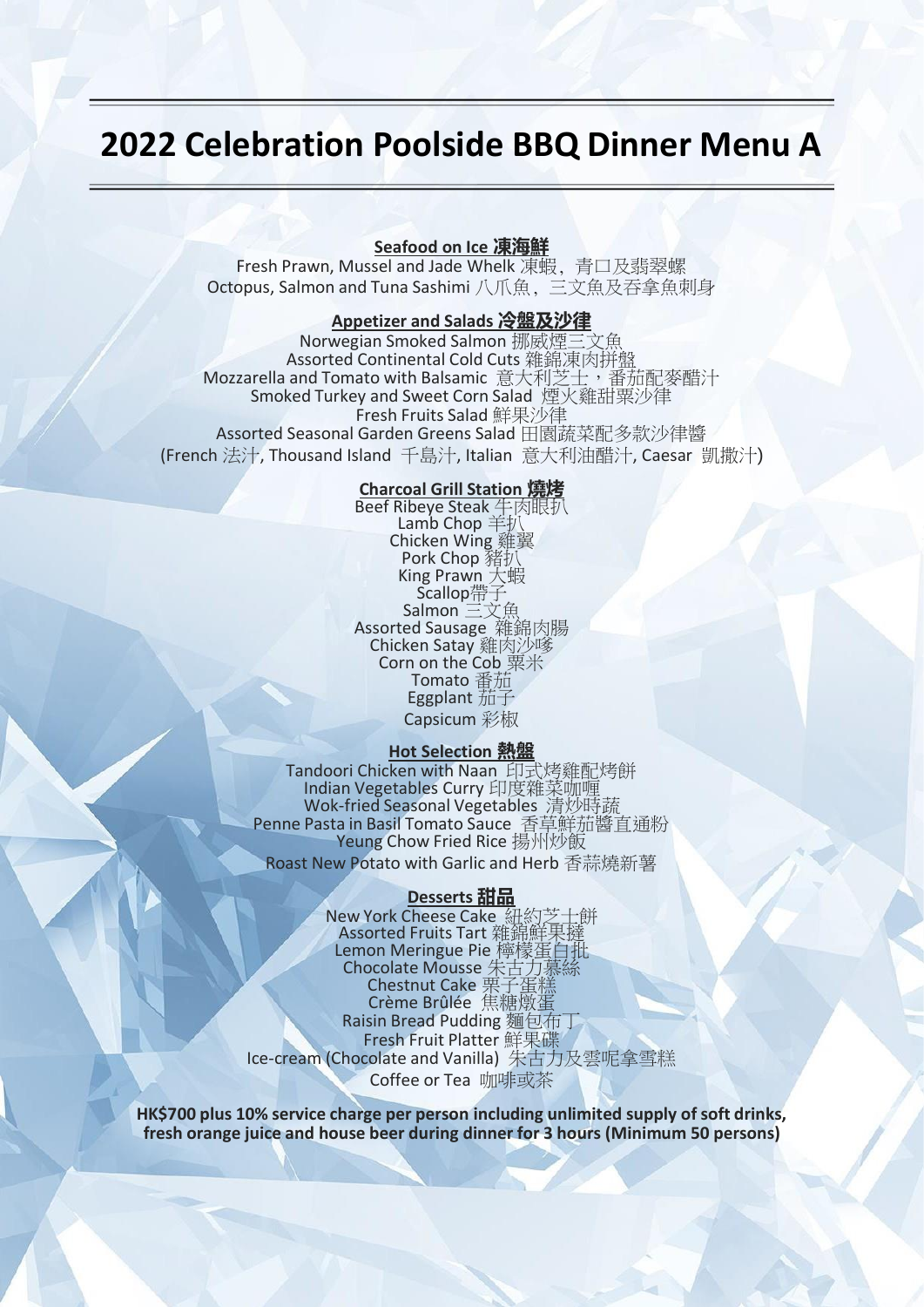# **2022 Celebration Poolside BBQ Dinner Menu B**

## **Seafood on Ice 凍海鮮**

Lobster, Snow Crab Leg 龍蝦, 雪場蟹腳 Fresh Prawn, Mussel and Jade Whelk 凍蝦, 青口及翡翠螺 Octopus, Salmon and Tuna Sashimi 八爪魚, 三文魚及吞拿魚刺身

#### **Appetizer and Salads 冷盤及沙律**

Fresh Fruits, Avocado and Grilled Prawn Salad 烤蝦牛油梨鮮果沙律 Norwegian Smoked Salmon 挪威煙三文魚 Assorted Continental Cold Cuts 雜錦凍肉拼盤 Mozzarella and Tomato with Balsamic 意大利芝士,番茄配麥醋汁 Smoked Turkey and Sweet Corn Salad 煙火雞甜粟沙律 Beetroot Goat Cheese Salad 紅菜頭羊芝士沙律 Assorted Seasonal Garden Greens Salad 田園蔬菜配多款沙律醬 (French 法汁, Thousand Island 千島汁, Italian 意大利油醋汁, Caesar 凱撒汁)

#### **Charcoal Grill Station 燒烤**

Beef Ribeye Steak 牛肉眼扒 Lamb Chop 羊扒 Chicken Wing 雞翼 Pork Chop 豬抄 King Prawn 大蝦 Scallop帶子 Salmon 三文魚 Assorted Sausage 雜錦肉腸 Chicken Satay 雞肉沙嗲 Corn on the Cob 粟米 Tomato 番茄 Eggplant 茄子 Capsicum 彩椒

#### **Hot Selection 熱盤**

Tandoori Chicken with Naan 印式烤雞配烤餅 Indian Vegetables Kumar 印式椰香雜菜咖喱 Wok-fried Seasonal Vegetables 清炒時蔬 Penne Pasta in Truffle Cream Sauce黑菌忌廉直通粉 Fujian Fried Rice 福建炒飯 Lemon Mashed Potato 檸檬薯蓉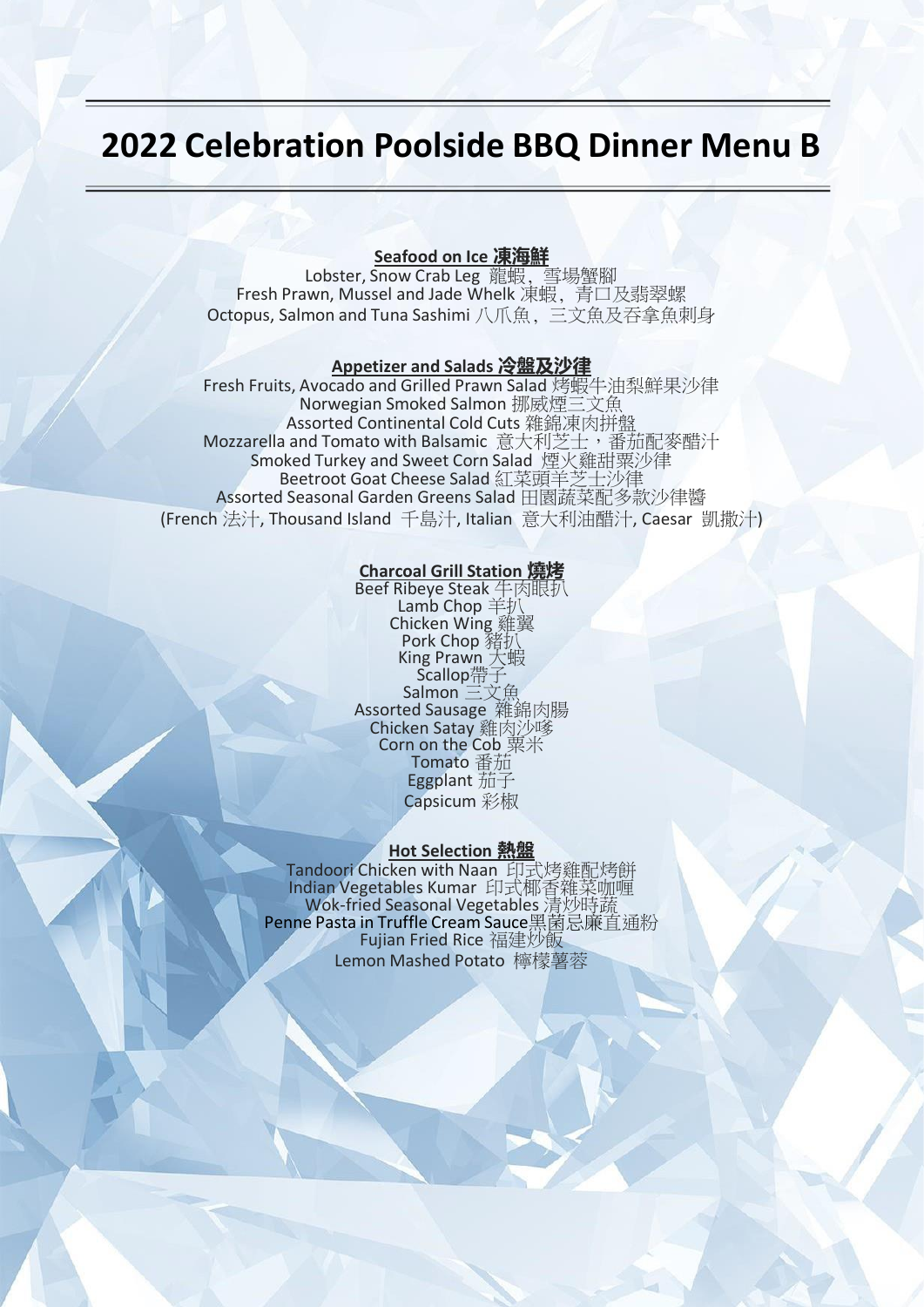# **2022 Celebration Poolside BBQ Dinner Menu B**

#### **Desserts 甜品**

Pomelo with Sago and Mango Delight 楊枝甘露 New York Cheese Cake 紐約芝士餅 Assorted Fruits Tart 雜錦鮮果撻 Lemon Meringue Pie 檸檬蛋白批 Chocolate Mousse 朱古力慕絲 Chestnut Cake 栗子蛋糕 Crème Brûlée 焦糖燉蛋 Raisin Bread Pudding 麵包布丁 Fresh Fruit Platter 鮮果碟 Ice-cream (Chocolate and Vanilla) 朱古力及雲呢拿雪糕 Coffee or Tea 咖啡或茶

**HK\$810 plus 10% service charge per person including unlimited supply of soft drinks, fresh orange juice and house beer during dinner for 3 hours (Minimum 50 persons)**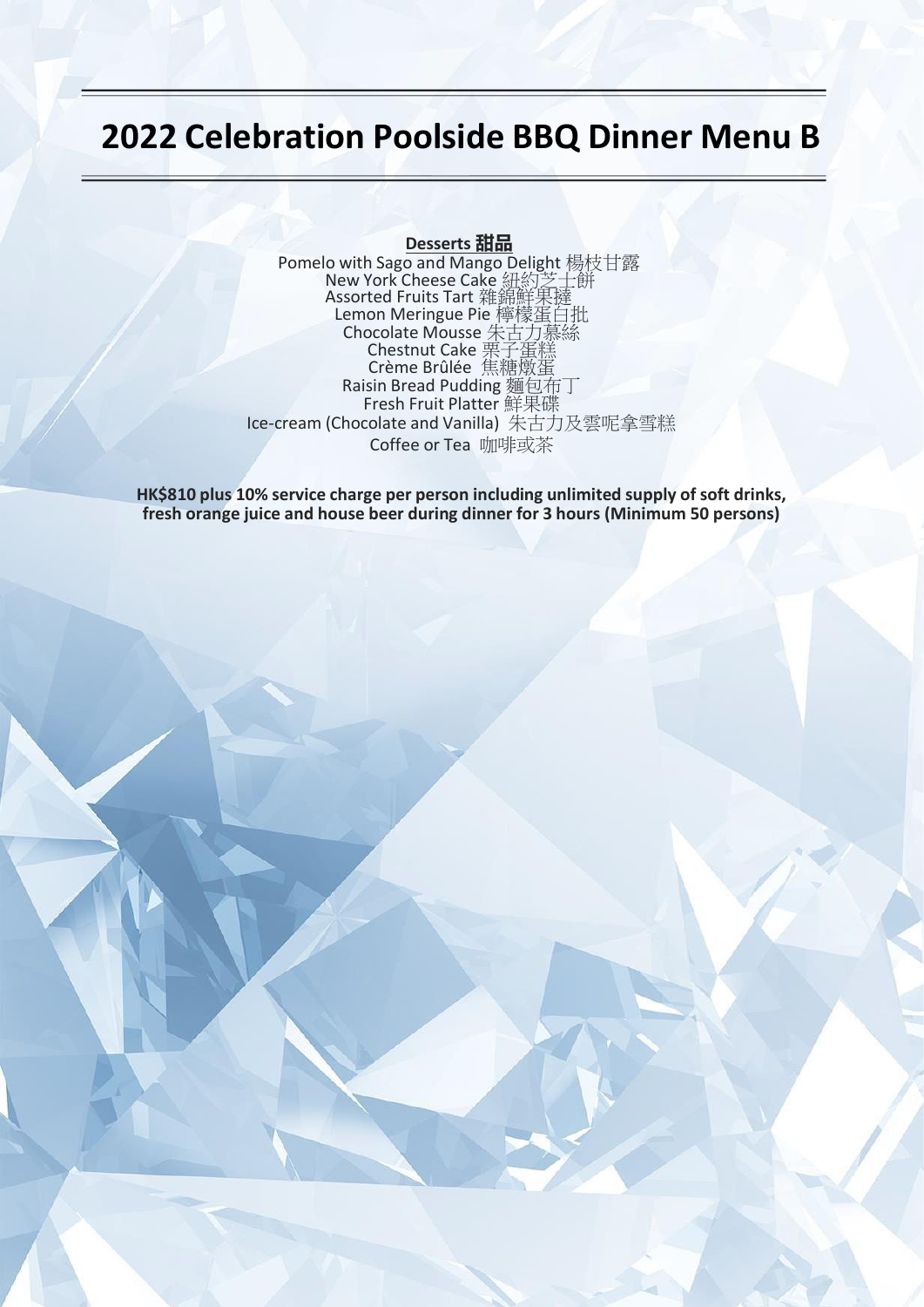# **2022 Celebration Poolside BBQ Dinner Menu C**

## **Seafood on Ice 凍海鮮**

Snow Crab Leg 雪場蟹腳 Fresh Prawn, Mussel and Jade Whelk 凍蝦, 青口及翡翠螺 Hamachi, Octopus, Salmon and Tuna Sashimi 油金魚, 八爪魚, 三文魚及吞拿魚刺身

### **Appetizer and Salads 冷盤及沙律**

Parma Ham with Sweet Melon 巴馬火腿伴甜蜜瓜 Fresh Fruits, Avocado and Grilled Prawn Salad 烤蝦牛油梨鮮果沙律 Norwegian Smoked Salmon 挪威煙三文魚 Assorted Continental Cold Cuts 雜錦凍肉拼盤 Mozzarella and Tomato with Balsamic 意大利芝士,番茄配麥醋汁 Smoked Turkey and Sweet Corn Salad 煙火雞甜粟沙律 Beetroot Goat Cheese Salad 紅菜頭羊芝士沙律 Assorted Seasonal Garden Greens Salad 田園蔬菜配多款沙律醬 (French 法汁, Thousand Island 千島汁, Italian 意大利油醋汁, Caesar 凱撒汁)

## **Charcoal Grill Station 燒烤**

Beef Ribeye Steak 牛肉眼扒 Lamb Chop 羊扒 Chicken Wing 雞翼 Pork Chop 豬打 King Prawn 大蝦 Oyster蠔 Lobster 龍蝦 Salmon 三文魚 Assorted Sausage 雜錦肉腸 Chicken Satay 雞肉沙嗲 Corn on the Cob 粟米 Tomato 番茄 Eggplant 茄子 Capsicum 彩椒

#### **Hot Selection 熱盤**

Tandoori Chicken with Naan 印式烤雞配烤餅 Indian Vegetables Kumar 印式椰香雜菜咖喱 Wok-fried Seasonal Vegetables 清炒時蔬 Penne Pasta in Truffle Cream Sauce 黑菌忌廉直通粉 **Fujian Fried Rice 福建炒飯** Lemon Mashed Potato 檸檬薯蓉 Steamed Scallop with Garlic and Vermicelli 蒜蓉粉絲蒸帶子